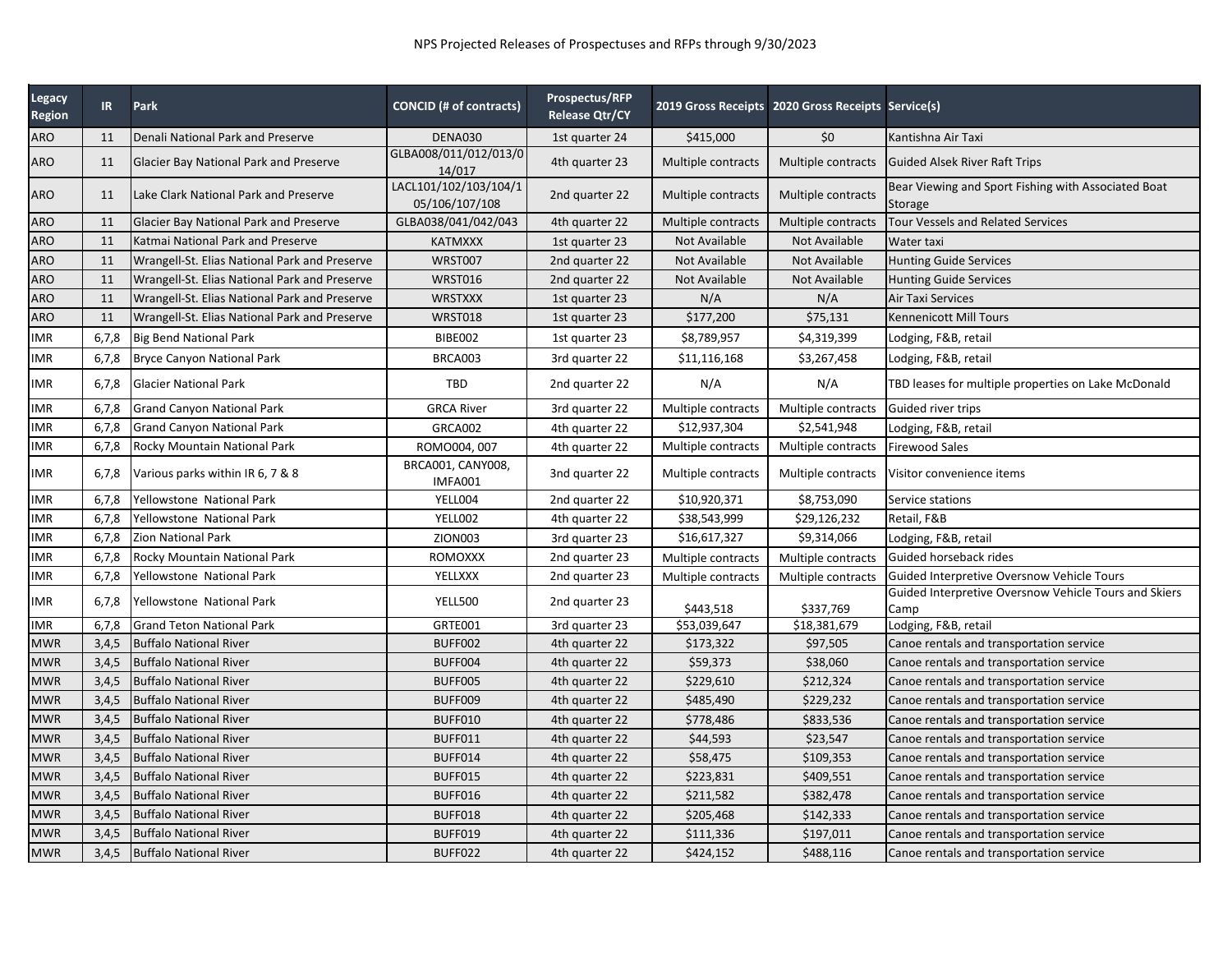| Legacy<br>Region | IR             | Park                                        | CONCID (# of contracts) | Prospectus/RFP<br><b>Release Qtr/CY</b> |                     | 2019 Gross Receipts 2020 Gross Receipts Service(s) |                                                 |
|------------------|----------------|---------------------------------------------|-------------------------|-----------------------------------------|---------------------|----------------------------------------------------|-------------------------------------------------|
| <b>MWR</b>       | 3,4,5          | <b>Ozark National Scenic River</b>          | OZAR001                 | 2nd quarter 22                          | \$280,316           | \$455,119                                          | Equipment rental, shuttle service, and retail   |
| <b>MWR</b>       | 3,4,5          | <b>Ozark National Scenic River</b>          | OZAR018                 | 2nd quarter 22                          | \$157,772           | \$242,851                                          | Equipment rental, shuttle service, and retail   |
| <b>MWR</b>       | 3,4,5          | <b>Ozark National Scenic River</b>          | OZAR011                 | 3rd quarter 22                          | \$231,196           | \$327,462                                          | Equipment rental, shuttle service, and retail   |
| <b>MWR</b>       | 3,4,5          | <b>Ozark National Scenic River</b>          | OZAR016                 | 3rd quarter 22                          | \$334,725           | \$480,013                                          | Equipment rental, shuttle service, and retail   |
| <b>MWR</b>       | 3,4,5          | <b>Pictured Rocks National Lakeshore</b>    | <b>PIRO001</b>          | 4th quarter 22                          | \$5,875,573         | \$3,899,240                                        | <b>Tourboat Operation</b>                       |
| <b>MWR</b>       | 3,4,5          | <b>Voyageurs National Park</b>              | <b>VOYA002</b>          | 3rd quarter 22                          | \$758,694           | \$533,502                                          | Lodging, F&B, retail, and marina                |
| <b>NCR</b>       | 1 NCA          | George Washington Memorial Parkway          | GWMP005                 | 3rd quarter 22                          | n/a                 | n/a                                                | Full Service Marinas and some Food and Beverage |
| <b>NCR</b>       | 1 NCA          | <b>National Mall and Memorials Park</b>     | <b>NAMA003</b>          | 3rd quarter 22                          | \$9,736,026         | \$869,909                                          | Food and beverage, boat rental, and retail      |
| <b>NCR</b>       | 1 NCA          | National Mall and Memorials Park            | TBD                     | 2nd quarter 22                          | n/a                 | n/a                                                | <b>Tennis Center</b>                            |
| <b>NCR</b>       | 1 NCA          | <b>Rock Creek Park</b>                      | TBD                     | 3rd quarter 22                          | n/a                 | n/a                                                | <b>Tennis Center</b>                            |
| <b>NCR</b>       | 1 NCA          | Catoctin Mountain Park                      | TBD                     | 3rd quarter 22                          | n/a                 | n/a                                                | Cabin Camps                                     |
| <b>NER</b>       | $\mathbf{1}$   | <b>Acadia National Park</b>                 | ACAD00x                 | 1st quarter 23                          | n/a                 | n/a                                                | Interpretive Concession Bus Tours               |
| <b>NER</b>       | $\mathbf{1}$   | <b>Acadia National Park</b>                 | ACAD014                 | 2nd quarter 23                          | \$600,893           | \$403,225                                          | Carriage Rides                                  |
| <b>NER</b>       | $\mathbf{1}$   | Cape Cod National Seashore                  | CACO                    | 2nd Quarter 22                          | n/a                 | n/a                                                | Various Residential Properties                  |
| <b>NER</b>       | $\overline{2}$ | Cape Cod National Seashore                  | <b>CACO003</b>          | 2nd quarter 23                          | \$669,247           | \$893,960                                          | Golf, rental, retail                            |
| <b>NER</b>       | 1              | Delaware Water Gap National Recreation Area | <b>DEWA</b>             | 3rd quarter 22                          | n/a                 | n/a                                                | Various residential and commercial properties   |
| <b>NER</b>       | 1              | <b>Fire Island National Seashore</b>        | <b>FIIS003</b>          | 2nd quarter 22                          | \$291,356           | \$181,508                                          | Ferry transportation                            |
| <b>NER</b>       | $\mathbf{1}$   | Fort McHenry National Monument and HS       | FOMC001                 | 2nd quarter 22                          | \$536,902           | \$42,532                                           | Retail                                          |
| <b>NER</b>       | $\mathbf{1}$   | Home of Franklin D. Roosevelt NHS           | <b>TBD</b>              | 2nd quarter 22                          | n/a                 | n/a                                                | Commercial property                             |
| <b>NER</b>       | $\mathbf{1}$   | Martin VanBuren National Historic Site      | <b>TBD</b>              | 2nd quarter 22                          | n/a                 | n/a                                                | <b>Residential Home</b>                         |
| <b>NER</b>       | $\mathbf{1}$   | Shenandoah National Park                    | SHEN001                 | 3rd quarter 23                          | \$19,159,408        | \$13,227,960                                       | Lodging, F&B, Retail, and Other Services        |
| <b>NER</b>       | $\mathbf{1}$   | Statue of Liberty National Monument         | <b>STLI001</b>          | 2nd quarter 22                          | \$62,757,363        | \$8,904,718                                        | Ferry transportation                            |
| <b>NER</b>       | $\mathbf{1}$   | Statue of Liberty National Monument         | <b>STLI004</b>          | 1st quarter 23                          | \$31,808,259        | \$4,213,047                                        | F&B and retail                                  |
| <b>PWR</b>       |                | 9.10.12 Channel Islands National Park       | <b>CHIS001</b>          | 3rd quarter 22                          | \$7,188,852         | \$1,640,532                                        | <b>Boat Transportation</b>                      |
| <b>PWR</b>       |                | 9,10,12 Death Valley National Park          | DEVA002                 | 2nd quarter 22                          | \$8,962,348         | \$3,860,094                                        | Lodging, F&B, Retail                            |
| <b>PWR</b>       |                | 9,10,12 Golden Gate NRA                     | GOGA008                 | 4th quarter 22                          | \$1,378,560         | TBD                                                | Food and beverage                               |
| <b>PWR</b>       | 9,10,12        | Golden Gate NRA                             | GOGA009                 | 4th quarter 22                          | \$3,077,515         | \$3,180,585                                        | <b>Residential Properties</b>                   |
| <b>PWR</b>       | 9,10,12        | Lake Mead NRA                               | LAKE001                 | 3rd quarter 22                          | \$3,853,887         | \$4,326,971                                        | Marina, motel & RV park                         |
| <b>PWR</b>       |                | 9,10,12 North Cascades National Park        | <b>ROLA003</b>          | 3rd quarter 22                          | \$1,065,832         | \$946,810                                          | Lodging, watercraft rentals, transportation     |
| <b>PWR</b>       |                | 9.10.12 North Cascades National Park        | LACH003                 | 1st quarter 24                          | \$1,732,556         | \$1,041,947                                        | Lodging, F&B, Retail                            |
| <b>PWR</b>       |                | 9,10,12 Point Reyes National Seashore       | PORE003                 | 1st quarter 23                          | \$367,272           | <b>TBD</b>                                         | Lodging                                         |
| <b>PWR</b>       |                | 9,10,12 Yosemite National Park              | YOSE001                 | 2nd quarter 22                          | \$2,065,493         | \$1,001,014                                        | Retail                                          |
| <b>SER</b>       | $\overline{2}$ | <b>Buck Island Reef NM</b>                  | BUIS0001/015            | 2nd quarter 22                          | \$892,230/\$802,823 | \$458,050/\$485,691                                | Interpretive Boat Tour                          |
| <b>SER</b>       | $\overline{2}$ | Big South Fork and Recreational Area        | <b>BISO003</b>          | 2nd quarter 22                          | \$57,570            | \$50,012                                           | <b>Horse Stables</b>                            |
| <b>SER</b>       | $\overline{2}$ | <b>Everglades National Park</b>             | EVER002                 | 2nd quarter 22                          | \$303,998           | \$500,613                                          | Interpretive Boat Tour                          |
| <b>SER</b>       | $\overline{2}$ | <b>Everglades National Park</b>             | EVER005                 | 3rd quarter 23                          | \$237,577           | \$115,328                                          | Convenience Items                               |
| <b>SER</b>       | $\overline{2}$ | <b>Great Smoky Mountains Nat. Park</b>      | GRSM002                 | 4th quarter 22                          | \$2,299,010         | \$1,834,312                                        | Rustic Lodge (LeConte)                          |
| <b>SER</b>       | $\overline{2}$ | <b>Great Smoky Mountains Nat. Park</b>      | GRSM006                 | 2nd quarter 22                          | \$1,523,942         | \$1,496,193                                        | Sugarlands/Smoky Mtn Riding Stables             |